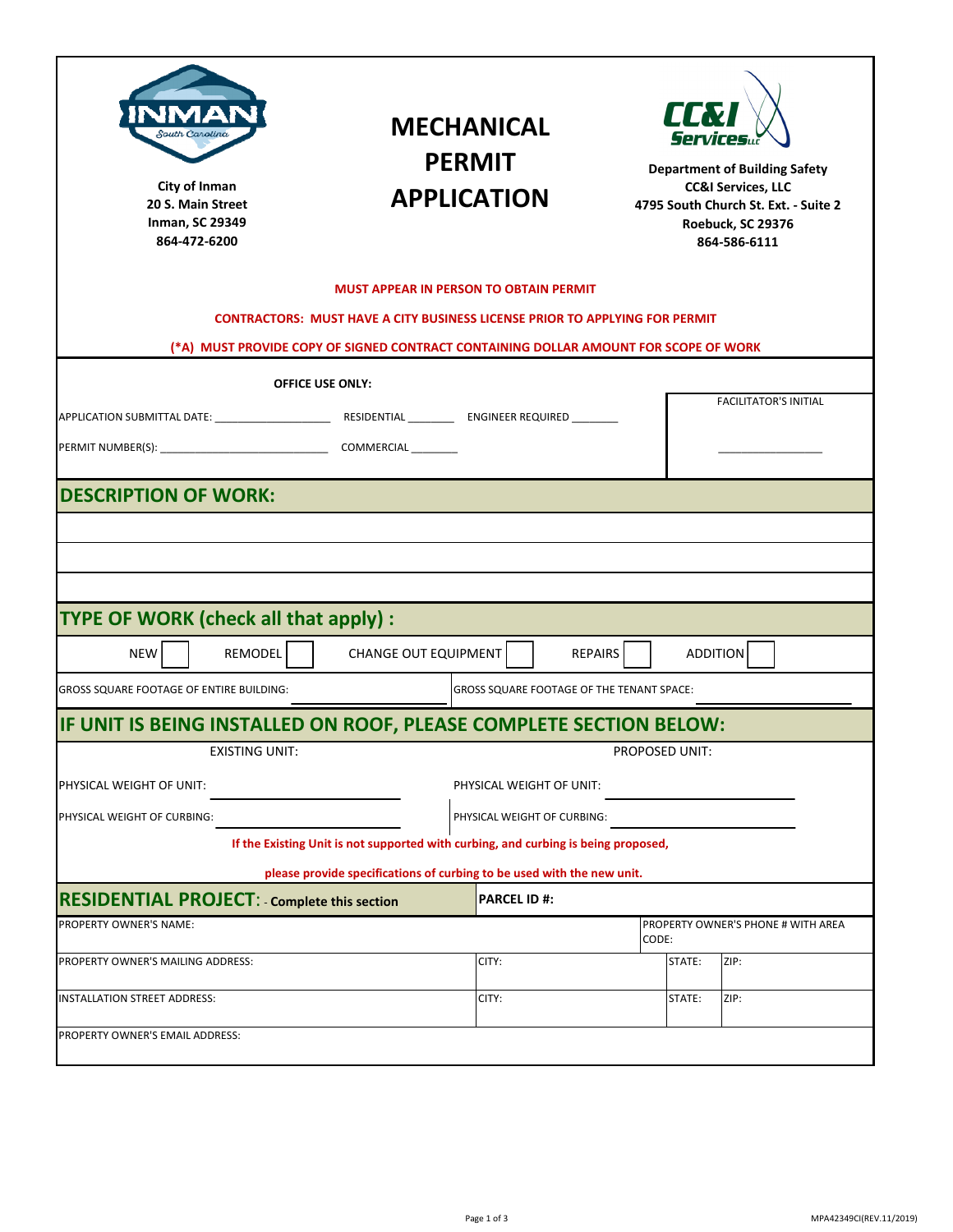| <b>COMMERCIAL PROJECT: - Complete this section</b>                                                                            |                                                                                                                                                                     |                                                                       | <b>PARCEL ID #:</b>                                  |       |                                         |  |  |  |  |
|-------------------------------------------------------------------------------------------------------------------------------|---------------------------------------------------------------------------------------------------------------------------------------------------------------------|-----------------------------------------------------------------------|------------------------------------------------------|-------|-----------------------------------------|--|--|--|--|
| PROPERTY OWNER'S NAME:                                                                                                        |                                                                                                                                                                     |                                                                       |                                                      | CODE: | PROPERTY OWNER'S PHONE # WITH AREA      |  |  |  |  |
| NAME OF BUSINESS/LESSEE:                                                                                                      |                                                                                                                                                                     | SHOPPING CENTER / DEVELOPMENT NAME:                                   |                                                      |       |                                         |  |  |  |  |
| <b>BUSINESS MAILING ADDRESS:</b>                                                                                              |                                                                                                                                                                     | CITY:                                                                 | STATE:                                               |       | ZIP:                                    |  |  |  |  |
| <b>INSTALLATION STREET ADDRESS:</b>                                                                                           |                                                                                                                                                                     | CITY:                                                                 | STATE:                                               |       | ZIP:                                    |  |  |  |  |
| PROPERTY OWNER'S EMAIL ADDRESS:                                                                                               |                                                                                                                                                                     |                                                                       |                                                      |       |                                         |  |  |  |  |
| <b>CONTRACTOR CONTACT INFORMATION:</b>                                                                                        |                                                                                                                                                                     |                                                                       | <b>STATE LICENSE (LLR) #:</b>                        |       |                                         |  |  |  |  |
| <b>BUSINESS NAME:</b>                                                                                                         |                                                                                                                                                                     | $D/B/A$ :                                                             |                                                      |       |                                         |  |  |  |  |
| <b>BUSINESS MAILING ADDRESS:</b>                                                                                              |                                                                                                                                                                     | CITY:                                                                 | STATE:                                               |       | ZIP:                                    |  |  |  |  |
| <b>BUSINESS CONTACT'S NAME:</b>                                                                                               |                                                                                                                                                                     |                                                                       |                                                      |       | <b>BUSINESS PHONE # WITH AREA CODE:</b> |  |  |  |  |
| <b>BUSINESS CONTACT'S EMAIL ADDRESS:</b>                                                                                      |                                                                                                                                                                     |                                                                       | <b>BUSINESS CONTACT'S PHONE # WITH AREA</b><br>CODE: |       |                                         |  |  |  |  |
| (*A) CONTRACT AMOUNT:                                                                                                         | \$                                                                                                                                                                  | Yes, #:                                                               | Do you have a current business license?              |       | No                                      |  |  |  |  |
|                                                                                                                               | For information on how to apply and calculate residential/commercial fees please<br>click on the link: www.cciservicesllc.com/inmanbuildingsafety Table 1 BVD Chart |                                                                       |                                                      |       |                                         |  |  |  |  |
|                                                                                                                               |                                                                                                                                                                     | <b>Mechanical Permit</b>                                              |                                                      |       |                                         |  |  |  |  |
| <b>RESIDENTIAL</b>                                                                                                            |                                                                                                                                                                     |                                                                       |                                                      |       |                                         |  |  |  |  |
| <b>Construction Cost</b>                                                                                                      |                                                                                                                                                                     |                                                                       |                                                      |       |                                         |  |  |  |  |
|                                                                                                                               |                                                                                                                                                                     |                                                                       | <b>TOTAL PERMIT FEE</b>                              |       |                                         |  |  |  |  |
| <b>COMMERCIAL</b>                                                                                                             |                                                                                                                                                                     |                                                                       |                                                      |       |                                         |  |  |  |  |
| <b>Construction Cost</b>                                                                                                      |                                                                                                                                                                     |                                                                       |                                                      |       |                                         |  |  |  |  |
|                                                                                                                               |                                                                                                                                                                     |                                                                       |                                                      |       |                                         |  |  |  |  |
|                                                                                                                               |                                                                                                                                                                     |                                                                       |                                                      |       |                                         |  |  |  |  |
|                                                                                                                               |                                                                                                                                                                     |                                                                       |                                                      |       |                                         |  |  |  |  |
| \$100,000.00 - \$149,999.99\$420.00 plus \$3.25 per thousand over \$100,000                                                   |                                                                                                                                                                     |                                                                       |                                                      |       |                                         |  |  |  |  |
|                                                                                                                               |                                                                                                                                                                     |                                                                       |                                                      |       |                                         |  |  |  |  |
| <b>TOTAL PERMIT FEE</b><br>\$                                                                                                 |                                                                                                                                                                     |                                                                       |                                                      |       |                                         |  |  |  |  |
| IN THE EVENT OF A REQUEST FOR CANCELLATION OR REFUND OF A PERMIT, IF GRANTED, THE MINIMUM PERMIT FEE (residential/commercial) |                                                                                                                                                                     |                                                                       |                                                      |       |                                         |  |  |  |  |
| WILL BE NON-REFUNDABLE. ALL PERMITS EXPIRE 6 MONTHS (180 days) AFTER ISSUANCE OR LAST INSPECTION (Building, Mechanical,       |                                                                                                                                                                     |                                                                       |                                                      |       |                                         |  |  |  |  |
| Plumbing, Electrical, Fire). ONCE A PERMIT EXPIRES, ALL FEES ARE NON-REFUNDABLE, INCLUDING THE MININMUM FEE.                  |                                                                                                                                                                     |                                                                       |                                                      |       |                                         |  |  |  |  |
| <b>RE-INSPECTION FEE</b><br>For 2nd and subsequent inspections \$53.00                                                        |                                                                                                                                                                     | A 3% CONVENIENCE FEE WILL BE ADDED TO ALL CREDIT/DEBIT CARD PAYMENTS. |                                                      |       |                                         |  |  |  |  |
| PERMIT RENEWAL &/or UPDATE FEE<br>\$53.00 per each renewal.                                                                   |                                                                                                                                                                     | THERE WILL BE A \$30.00 SERVICE FEE ON ALL RETURNED CHECKS.           |                                                      |       |                                         |  |  |  |  |